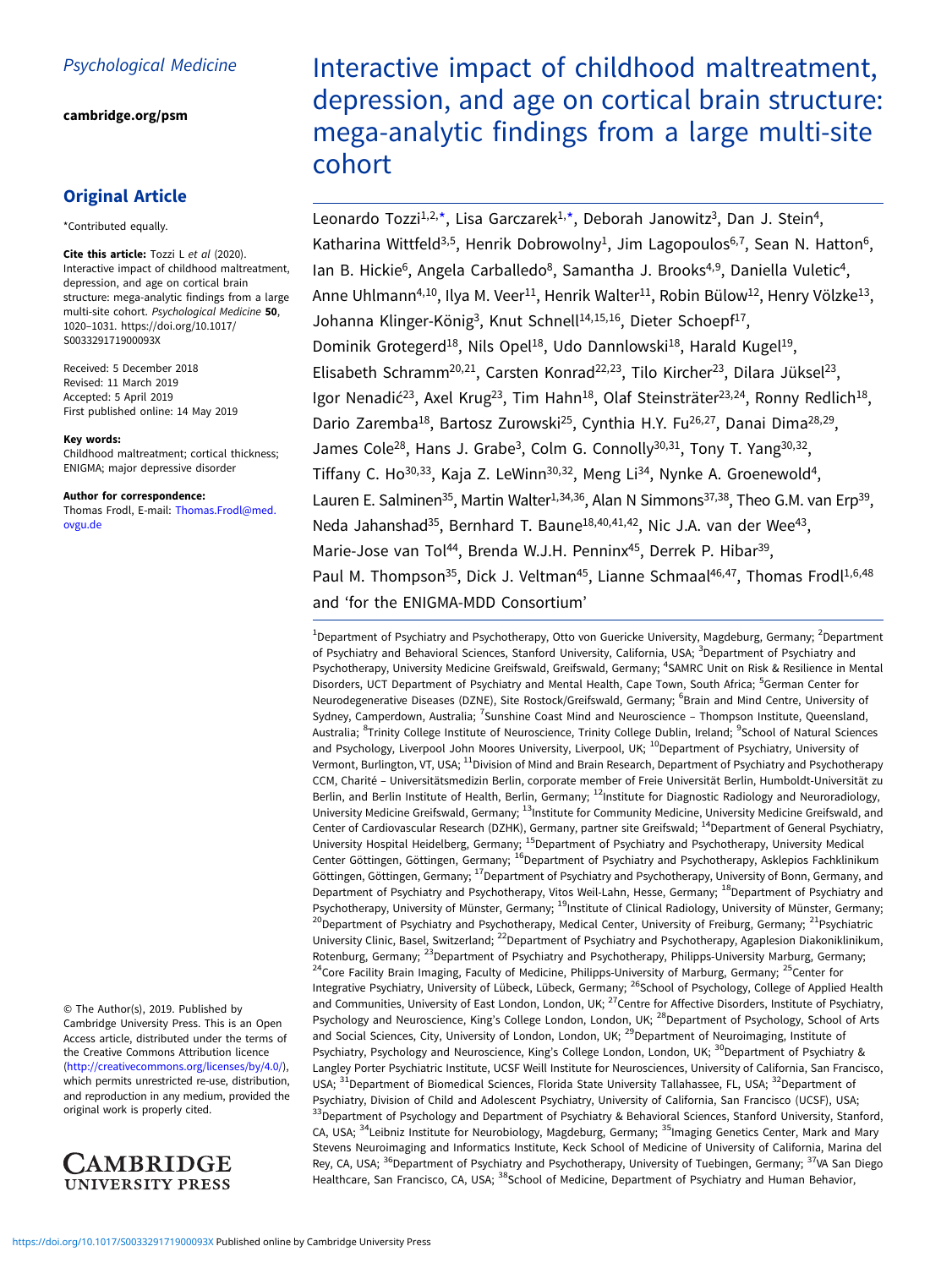University of California, Irvine, CA, USA; <sup>39</sup>Clinical Translational Neuroscience Laboratory, Department of Psychiatry and Human Behavior, University of California, Irvine, CA, USA; 40Discipline of Psychiatry, School of Medicine, University of Adelaide, SA 5005 Adelaide, Australia; 41Department of Psychiatry, Melbourne Medical School, The University of Melbourne, VIC 3010 Melbourne, Australia; 42The Florey Institute of Neuroscience and Mental Health, The University of Melbourne, Melbourne, Australia; 43Department of Psychiatry, Leiden Institute for Brain and Cognition, Leiden University Medical Center, Leiden, The Netherlands; <sup>44</sup>Department of Biomedical Sciences of Cells and Systems, Cognitive Neuroscience Center, University Medical Center Groningen, University of Groningen, Groningen, The Netherlands; 45Department of Psychiatry and Neuroscience Campus Amsterdam, VU University Medical Center, Amsterdam, The Netherlands; 46Orygen, The National Centre of Excellence in Youth Mental Health, Melbourne, Australia;  $^{47}$ Centre for Youth Mental Health, The University of Melbourne, Melbourne, Australia and <sup>48</sup>German Center of Neurodegenerative Diseases (DZNE), Site Magdeburg, Germany

## Abstract

Background. Childhood maltreatment (CM) plays an important role in the development of major depressive disorder (MDD). The aim of this study was to examine whether CM severity and type are associated with MDD-related brain alterations, and how they interact with sex and age.

Methods. Within the ENIGMA-MDD network, severity and subtypes of CM using the Childhood Trauma Questionnaire were assessed and structural magnetic resonance imaging data from patients with MDD and healthy controls were analyzed in a mega-analysis comprising a total of 3872 participants aged between 13 and 89 years. Cortical thickness and surface area were extracted at each site using FreeSurfer.

Results. CM severity was associated with reduced cortical thickness in the banks of the superior temporal sulcus and supramarginal gyrus as well as with reduced surface area of the middle temporal lobe. Participants reporting both childhood neglect and abuse had a lower cortical thickness in the inferior parietal lobe, middle temporal lobe, and precuneus compared to participants not exposed to CM. In males only, regardless of diagnosis, CM severity was associated with higher cortical thickness of the rostral anterior cingulate cortex. Finally, a significant interaction between CM and age in predicting thickness was seen across several prefrontal, temporal, and temporo-parietal regions.

Conclusions. Severity and type of CM may impact cortical thickness and surface area. Importantly, CM may influence age-dependent brain maturation, particularly in regions related to the default mode network, perception, and theory of mind.

### Introduction

According to the Centers for Disease Control and Prevention, childhood maltreatment (CM) is defined as 'any act or series of acts of commission or omission by a parent or other caregiver that results in harm, potential for harm, or threat of harm to a child' (Leeb et al., [2008](#page-10-0)). CM may be physical, sexual or emotional and may result in inadequate environmental input (e.g. deprivation or neglect) or excessive harmful input (Sheridan and McLaughlin, [2014\)](#page-11-0). About one-quarter of all adults have encoun-tered CM in their life (Fu et al., [2018](#page-10-0)) and this statistic may even be higher as a history of childhood adversity is likely underreported. In fact, a recent meta-analysis has found that over half of children globally had experienced violence in just the past year alone (Hillis et al., [2016](#page-10-0)). Given the prevalence of CM, this is especially alarming as CM is strongly associated with a wide

range of adverse consequences, not only causing suffering in the immediate aftermath, but also long-term detrimental effects to mental and physical health. For example, children with a history of CM are more prone to smoking and obesity, as well as of being perpetrators and victims of violence (WHO, [2016](#page-11-0), November). Also, both prospective and retrospective reports of maltreatment were found to be associated with adult psychiatric disorders in a recent study, though the strongest associations were found when maltreatment was retrospectively self-reported (Newbury et al., [2018](#page-11-0)). In that study, it was also shown that young adults who recall being maltreated have a particularly elevated risk for psychopathology. Notably, CM is one of the strongest factors in the development of major depressive disorder (MDD) (Bernet and Stein, [1999](#page-10-0)), the leading cause of disability worldwide according to the World Health Organization, with increasing rates over the past decade (WHO, [2016](#page-11-0), November).

As both CM and MDD have a high incidence in the general population, the interplay between these two phenomena is important to investigate, both for prevention and treatment. Depressed patients with CM, for example, respond more poorly to antidepressant treatment than those without CM (Nanni et al., [2012\)](#page-11-0). CM and MDD may be causally linked, as MDD is a disorder characterized by pathological responses to stress (Frodl et al., [2008](#page-10-0)). In experimental studies, chronic social stress induces glucocorticoid-mediated pyramidal dendrite retraction in the hippocampus and changes in dendrite arborization in the prefrontal cortex (PFC) (Woolley et al., [1990;](#page-11-0) Magarinos et al., [1996](#page-11-0); Wellman, [2001;](#page-11-0) Kole et al., [2004](#page-10-0)), which may be associated with the behavioral manifestations of stress-related disorders like MDD (Macqueen and Frodl, [2010](#page-11-0)). Therefore, based on the extant literature, one hypothesis is that CM in humans acts as a chronic stressor contributing to changes of brain structure and function, which in turn may increase vulnerability to psychiatric disorders such as MDD. Supporting this theory, CM was found to be associated with reduced brain volumes in the amygdala, PFC, and cerebellum (Frodl et al., [2010](#page-10-0); Edmiston et al., [2011](#page-10-0); Dannlowski et al., [2012;](#page-10-0) Teicher et al., [2016\)](#page-11-0) – regions also reported to be affected in MDD (Wise et al., [2016;](#page-11-0) Schmaal et al., [2017](#page-11-0)). A correlation between CM and medial prefrontal gray matter volume was also detected irrespective of diagnosis with MDD or anxiety (van Harmelen et al., [2010](#page-11-0)). Finally, in an ENIGMA-MDD mega-analysis focusing on subcortical structures, CM was found to be associated with lower caudate volume in females. Those alterations were more strongly associated with emotional and physical neglect than with other forms of CM (Frodl et al., [2017](#page-10-0)).

Research in animals and humans also suggests important distinctions between types of CM on brain structure. Specifically, researchers theorized that experiences characterized by deprivation (e.g. emotional and physical neglect) compared with experiences characterized by threat (e.g. emotional abuse and physical violence) lead to different effects on neuronal development (McLaughlin et al., [2014](#page-11-0)a). A community study in 287 adolescents showed that exposure to threat and violence was associated with automatic emotion regulation deficits, but not cognitive control disturbances. In contrast, exposure to poverty was associated with worse cognitive control, but no deficits automatic emotion regulation. On the other hand, both violence and poverty predicted poor inhibition in an emotional context (Lambert et al., [2017](#page-10-0)). Interestingly, children exposed to severe deprivation in the form of institutional rearing exhibited widespread cortical thinning in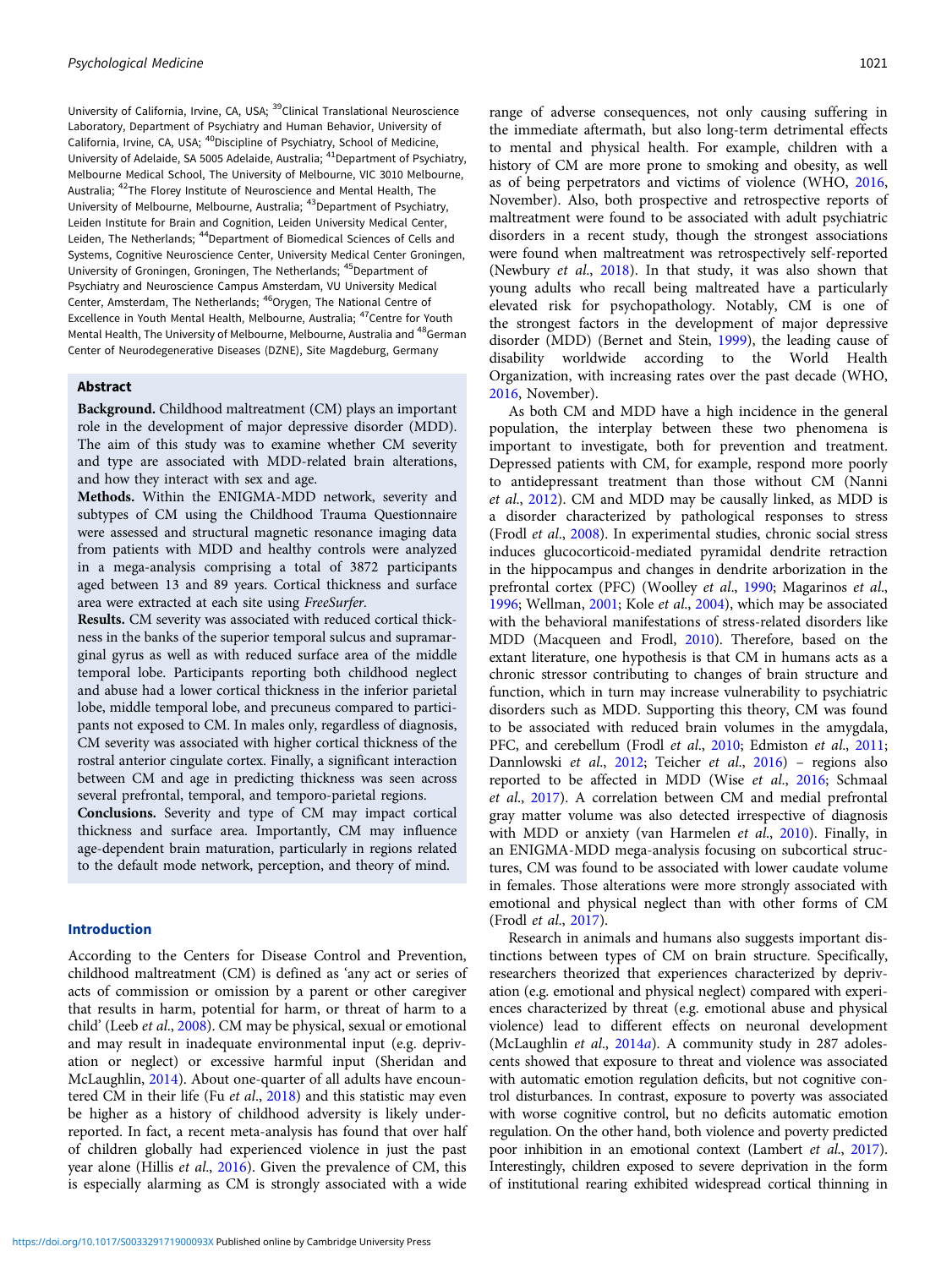the superior and inferior parietal cortex (McLaughlin *et al.*, [2014](#page-11-0)*b*), and children exposed to neglect often have deficits in language abilities (Farah et al., [2006\)](#page-10-0). Individuals with a history of deprivation showed smaller gray matter volumes compared with individuals with a history of abuse in the fusiform gyrus and the middle occipi-tal gyrus (Everaerd et al., [2016](#page-10-0)). Therefore, exploring effects from different types of CM on brain structure was an important goal of the current study.

In this mega-analysis, we first aimed to investigate the association between CM severity and cortical brain structure in MDD patients and healthy subjects. We hypothesized that more severe CM would be related to lower cortical thickness and surface area, especially of the OFC, ACC, medial PFC, and insula – regions affected in adult MDD (Fischl et al., [2002](#page-10-0)) and involved in emotion regulation (Desikan et al., [2006](#page-10-0)). We also hypothesized that MDD patients with a more severe history of CM would show smaller cortical brain measures than healthy controls (HC) with a similar history of CM. Prior studies detected effects of CM on dorsomedial PFC volume irrespective of diagnosis, but did not fully consider the severity of CM. Besides severity, we also investigated the relationship between different types of CM and brain structure. Furthermore, we hypothesized changes to be more prominent in females than males (Frodl et al., [2017\)](#page-10-0) and thus investigated the interactions between sex and CM on brain structure. Finally, given the large sample size and wide age range, we aimed to explore the interactive effects of CM with age on brain structure.

### Methods and materials

### **Samples**

In the current study, 12 international sites participating in the ENIGMA MDD Workgroup with information on CM agreed to participate in the Childhood Adversity Subgroup. Detailed demographics and clinical characteristics for each sample may be found in eTables 1 and 2. Most studies used SCID-1, CIDI, or another form of a standardized interview (eTable 3). Exclusion criteria for study enrollment are given in eTable 3. In total, we analyzed data from 3872 participants: 1284 patients with a lifetime history of MDD and 2588 HC. All participating sites obtained approval from local institutional review boards and ethics committees. In addition, this mega-analysis was approved by the ethics board of the medical faculty of the Otto von Guericke University Magdeburg, Germany. All study participants provided written consent at their local site. In the case of adolescent participants, parent/legal guardian provided written consent and the adolescent provided written assent.

### **Assessment**

Severity of CM (CM-severity) was measured across all sites with the Childhood Trauma Questionnaire (CTQ) (Bernstein et al., [1994\)](#page-10-0). The short form of the CTQ is a standardized self-report instrument consisting of 28 items containing five major subscales of CM. Each one also features a cut-off to determine the presence of emotional  $(\geq 12)$ , physical  $(\geq 10)$ , and sexual abuse  $(\geq 8)$  or emotional ( $\geq 15$ ) and physical neglect ( $\geq 10$ ). Three additional items provide information on responders' tendencies toward minimization and denial. For our analyses, we assessed CM in two ways. First, based on a score above the cut-off for at least one of the abuse or neglect subscales, we divided our participants

into four groups (CM-type): no CM, neglect (no abuse), abuse (no neglect), abuse + neglect. In a second analysis, we explored the effect of CTQ total sum score as a continuous variable (CM-severity).

Severity of depressive symptoms at the time of scanning was measured in some sites with the Hamilton Depression Questionnaire (HDRS-17), in others, the Beck Depression Inventory (BDI-II) or Inventory of Depressive Symptomatology-Self Report (IDS-SR) was used. Age of onset and antidepressant medication use at the time of scan were also recorded in 11 and 12 sites, respectively.

### Image processing and analysis

Participants all underwent structural T1-weighted MRI brain scans locally at each site, where scans were analyzed using the fully-automated and validated segmentation software FreeSurfer (version 5.0 or higher) (Fischl et al., [2002\)](#page-10-0). Image acquisition parameters and software descriptions for each sample are given in eTable 4. Deep brain structure volumes were extracted and visually inspected for segmentation accuracy. Parcellations for cortical thickness and surface area of 68 (34 left and 34 right) regions based on the Desikan–Killiany atlas (Desikan et al., [2006\)](#page-10-0) and left and right hemisphere measures were derived and visually inspected for accuracy following a protocol designed to facilitate harmonized image analysis across multiple sites ([http://enigma.ini.](http://enigma.ini.usc.edu/protocols/imaging-protocols/) [usc.edu/protocols/imaging-protocols/](http://enigma.ini.usc.edu/protocols/imaging-protocols/)). Association between CM and subcortical measures were previously published (Frodl et al., [2017](#page-10-0)).

### Statistical framework of mega-analysis

Statistical analyses were performed using SPSS statistics (version 24).

We performed ANOVAs, or Kruskal–Wallis tests as appropriate, to compare at scan, age at MDD onset, clinical severity of depression, and CTQ scores between groups and cohorts. The  $\chi^2$  tests were used to analyze differences between frequencies of males and females.

Then, we built generalized estimating equation (GEE) models with thickness or surface area of each region as the dependent variable. Our models had a linear scale response. All participants were included, irrespective of diagnosis. The independent between-subject variable CM was defined in two ways: as the factor CM-type  $(0 = no CM, 1 = neglect, 2 = abuse, 3 = neglect +$ abuse) or as CM-severity (continuous: total CTQ). Each of these variables was included in separate models. In all models, we included the between-subjects factors diagnosis (factor:  $1 =$ patients,  $0 = HC$ ), sex (factor:  $0 =$  males,  $1 =$  females), and the within-subject factor hemisphere (left, right). Age (continuous), neuroimaging cohort (factor), and total intracranial volume (continuous) were used as between-subject covariates. FreeSurfer version and scanner type were comprised in the factor neuroimaging cohort. As we did not expect CM-severity effects to be lateralized, hemisphere was only included as a main effect. Our prior research showed differential effects of CM-severity in predicting the volume of subcortical structures depending on sex and MDD diagnosis (Frodl et al., [2017](#page-10-0)). Therefore, we explored in our models all possible interactions between CM, sex, and diagnosis for both surface and thickness. To assess the effect of CM across all brain areas, we first ran analyses on the total thickness and surface across all regions respectively, adding region as a within-subject factor. Then, we repeated the process for each region individually. Finally, we explored the interaction between age and severity of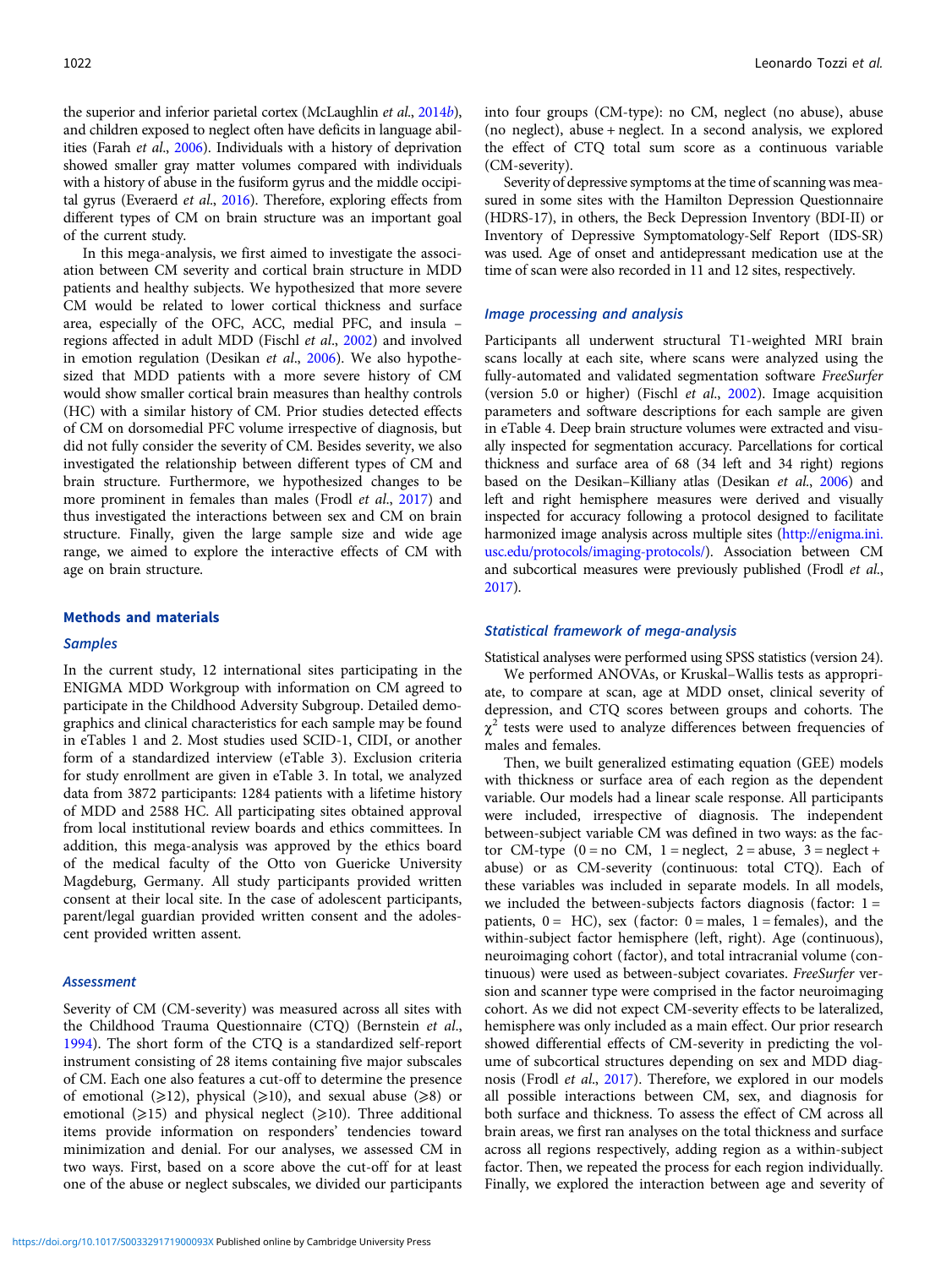#### Table 1. Demographic and clinical data

|                      | All subjects $(n = 3872)$ | Controls $(N = 2588)$         | Patients $(N = 1284)$         | Group difference           |
|----------------------|---------------------------|-------------------------------|-------------------------------|----------------------------|
| Females              | 2116 (54.6%)              | 1303 (50.3%)                  | 813 (63.3%)                   |                            |
| Males                | 1756 (45.4%)              | 1285 (49.7%)                  | 471 (36.7%)                   | $\chi^2$ = 58.2, p < 0.001 |
| Age (years)          | $42.5 \pm 15.5$           | $43.3 \pm 15.9$               | $40.9 \pm 14.6$               | $t = 4.6, p < 0.001$       |
| Age of onset (years) | -                         | $\qquad \qquad -$             | $29.4 \pm 14.0$               | -                          |
| Total CTQ            | $36.3 \pm 12.7$           | $32.6 \pm 8.5$                | $43.6 \pm 16.1$               | $p < 0.001^a$              |
| Sexual abuse         | $5.5 \pm 2.2$ (233)       | $5.2 \pm 1.2$ (75)            | $6.2 \pm 3.3$ (158)           | $p < 0.001^a$              |
| Physical abuse       | $6.1 \pm 2.5$ (297)       | $5.6 \pm 1.7$ (91)            | $6.9 \pm 3.4$ (206)           | $p < 0.001^a$              |
| Emotional abuse      | $7.6 \pm 4.0$ (770)       | $6.5 \pm 2.5$ (246)           | $10.0 \pm 5.1$ (522)          | $p < 0.001^a$              |
| Physical neglect     | $7.0 \pm 2.6$ (243)       | $6.6 \pm 2.2$ (86)            | $8.0 \pm 3.1$ (157)           | $p < 0.001^a$              |
| Emotional neglect    | $9.9 \pm 4.8$ (646)       | $8.6 \pm 3.8$ (202)           | $12.5 \pm 5.5$ (444)          | $p < 0.001^a$              |
| $BDI-IIb$            | -                         | $5.2 \pm 4.4$                 | $18.6 \pm 12.1$               | $p < 0.001^a$              |
| HDRS <sup>b</sup>    | $\qquad \qquad -$         | $2.9 \pm 3.1$                 | $15.6 \pm 9.8$                | $p < 0.001^a$              |
| ICV (in $mm3$ )      | $(1.53\pm0.19)\times10^6$ | $(1.54 \pm 0.18) \times 10^6$ | $(1.527 \pm 0.2) \times 10^6$ | $t = 2.7, p = 0.007$       |

CTQ, Childhood Trauma Questionnaire; ICV, total intracranial volume; BDI<sup>#</sup>, Beck Depression Inventory; HDRS-17<sup>#</sup>, Hamilton Depression Rating Scale.

Shown are mean values±standard deviation. For CTQ subscales, number of subjects above the cut-off are given in brackets.

<sup>a</sup> Mann Whitney U test used.<br><sup>b</sup> From sites that used these

<sup>b</sup>From sites that used these ratings

CM while keeping all other terms in the model as the main effects.

### Cortical thickness

### Main effects of CM-severity

In all models, Wald  $\gamma^2$  tests were used to assess the significance of each term. To account for multiple tests (34 regions), a false discovery rate (FDR) correction was computed on the resulting *p*-values. Findings were considered significant if  $p_{\text{FDR}}$ <0.05. Any significant interactive effects resulting from the models described above were followed up with post-hoc testing.

### Investigation of clinical confounds

A subset of our MDD cohort ( $N = 966$ ) had more detailed clinical information and allowed us to explore additional potential confounding effects. Therefore, we investigated if the thickness or surface of all regions was significantly predicted by clinical severity (continuous: BDI total score, since HAM-D was available only for a minor subset of participants), recurrence (factor:  $0 =$  first episode, 1 = recurrent episode), current antidepressant use (factor:  $0 = no$ ,  $1 = yes$ ), age of depression onset (continuous). Information about clinical remission was not provided by all sites; therefore, for this analysis, we defined it as current BDI $\leq$ 12 (Riedel *et al.*, [2010](#page-11-0)). We then built GEE models that featured these measures as predictors (main effects), together with CM (severity or type), age, sex, site, hemisphere, and total intracranial volume. Detailed information on this subsample is presented in eTable 14.

### Results

### **Demographics**

For details on participant's demographics and clinical features, see Table 1. Overall, data significantly differed between centers with respect to sex, age, CTQ scores, and clinical features (see eTable 5). Frequency of co-occurrence between abuse and neglect is 12.7%. CM severity is influenced by abuse and neglect to a similar extent ( $\beta$  = 0.41 and  $\beta$  = 0.42, respectively).

A summary of all significant findings is reported in [Table 2](#page-4-0). For an overview of the results of the models run on each region, see eTable 6.

We detected a significant main effect showing an inverse relation between CM-severity and thickness of the banks of the superior temporal sulcus (Wald  $\chi^2 = 14.583$ ,  $p_{\text{FDR}} = 0.033$ , B = −0.001, [Fig. 1\)](#page-5-0). A significant main effect of CM was also present on the thickness of the supramarginal gyrus (Wald  $\chi^2$  = 8.889,  $p_{\text{FDR}} = 0.049$ ,  $B = -0.001$ , [Fig. 1\)](#page-5-0).

### CM-severity and sex interaction

When considering all regions, the interaction between CMseverity and sex was significant (Wald  $\chi^2 = 5.220$ ,  $p = 0.022$ ). Dividing the data by sex, post-hoc analyses showed a significant negative effect of CM-severity on cortical thickness in females (Wald  $\chi^2 = 4.861$ ,  $p = 0.027$ ,  $B = -0.000649$ ), but not in males (Wald- $\chi^2$  = 1.287,  $p$  = 0.257,  $B$  = -0.000136).

When running models for each region separately, we found a significant interaction between CM-severity and sex on the cortical thickness of the rostral anterior cingulate cortex (Wald  $\chi^2$  = 13.556,  $p_{\text{FDR}}$  = 0.008). Post-hoc analysis revealed a significant positive effect of CM-severity on the cortical thickness of this region in males (Wald  $\chi^2 = 14.426$ ,  $p < 0.001$ ,  $B = 0.002$ , [Fig. 1](#page-5-0)) but not in females (Wald  $\chi^2 = 3.174$ ,  $p = 0.075$ ,  $B = -0.0006$ ).

### CM-severity and age interaction

When considering all regions, a significant interaction between age and severity of CM was detected (Wald  $\chi^2 = 11.105$ ,  $p = 0.001$ ,  $B = -0.000035$ ).

Models ran for each region separately indicated that this interaction between age and severity of CM was significant across all participants in the rostral anterior cingulate, isthmus of the cingulate, posterior cingulate, lateral orbitofrontal gyrus,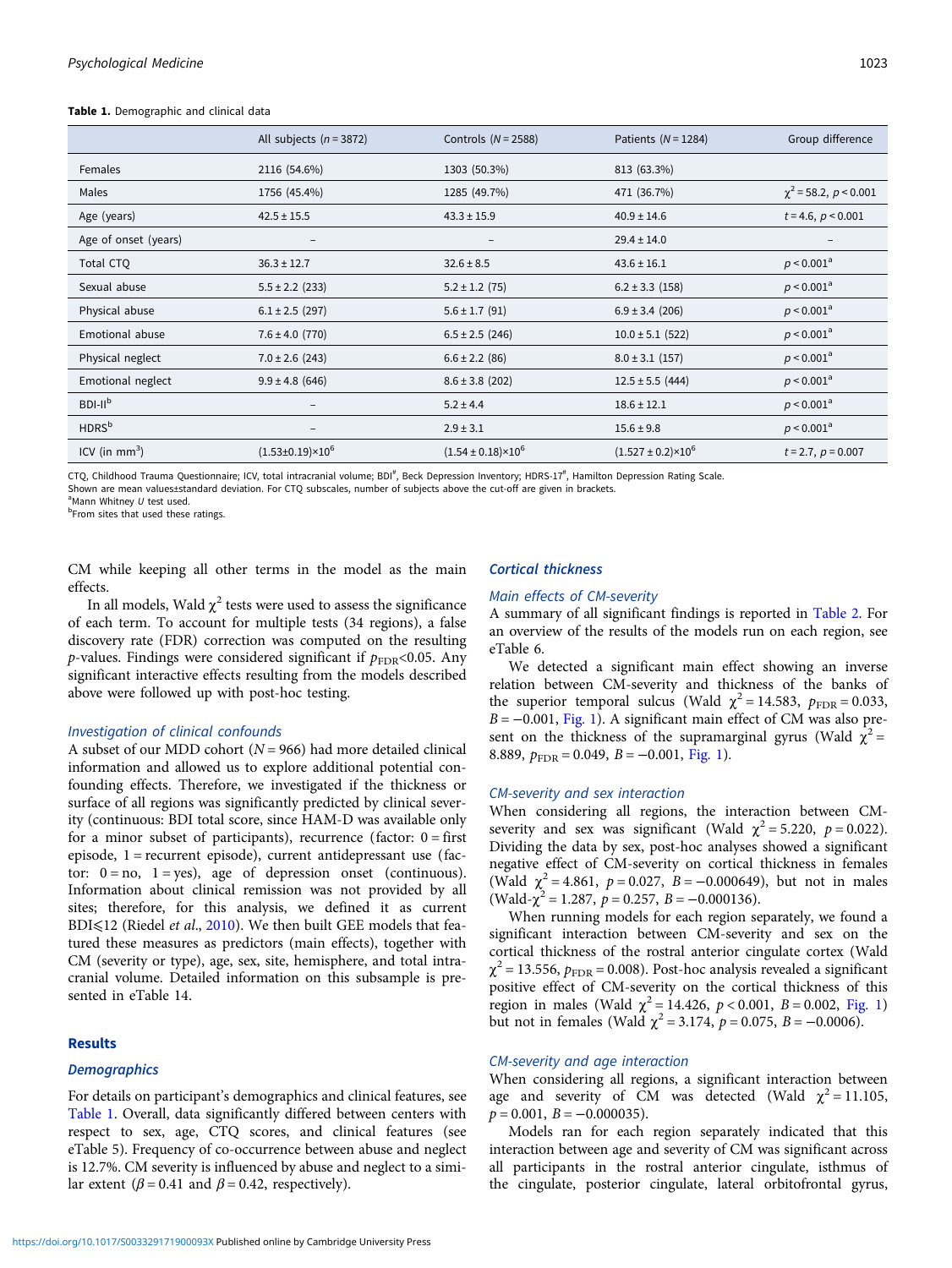<span id="page-4-0"></span>Table 2. Main findings derived from the GEE models not including the interaction of childhood maltreatment and age

|                                       | Participants                     | Wald $\chi^2$ | $p_{\text{FDR}}$ | Effect    |
|---------------------------------------|----------------------------------|---------------|------------------|-----------|
| <b>Thickness</b>                      |                                  |               |                  |           |
| CM severity                           |                                  |               |                  |           |
| Overall thickness                     | Females                          | 4.861         | 0.027            | $-0.001$  |
| Rostral anterior cingulate cortex     | Males                            | 14.426        | < 0.001          | 0.002     |
| Banks of the superior temporal sulcus | All                              | 14.583        | 0.004            | $-0.001$  |
| Supramarginal gyrus                   | All                              | 8.889         | 0.049            | $-0.001$  |
| CM type                               |                                  |               |                  |           |
| Banks of the superior temporal sulcus | Neglect + Abuse > no CM          | 19.888        | 0.006            | $-0.036$  |
| Inferior parietal lobe                | Neglect + Abuse > no CM          | 15.273        | 0.023            | $-0.022$  |
| Middle temporal lobe                  | Neglect + Abuse > no CM          | 12.123        | 0.048            | $-0.025$  |
| Precuneus                             | Neglect + Abuse > no CM          | 15.325        | 0.023            | $-0.020$  |
| Supramarginal gyrus                   | Neglect + Abuse > no CM          | 13.990        | 0.026            | $-0.024$  |
| Surface                               |                                  |               |                  |           |
| CM severity                           |                                  |               |                  |           |
| Overall surface area                  | All                              | 4.413         | 0.036            | $-0.414$  |
| Middle temporal lobe                  | All                              | 12.368        | 0.015            | $-1.504$  |
| CM type                               |                                  |               |                  |           |
| Caudal anterior cingulate             | Depressed males, Neglect > no CM | 17.807        | 0.003            | $-44.597$ |
|                                       | Depressed males, Abuse > no CM   | 5.647         | 0.017            | $-51.396$ |

Wald  $\chi^2$  and p values of CM severity and type are shown for the regions where they were significant. For all effects see Supplemental Tables. Effects are coefficients for the model term CM severity or the estimates of the indicated contrast for CM type. CM, childhood maltreatment; FDR, false discovery rate.

parahippocampal gyrus, inferior frontal gyrus (IFG) pars opercularis, IFG pars triangularis, superior frontal gyrus, banks of the superior temporal sulcus, cuneus, fusiform gyrus, insula, precentral gyrus, precuneus, supramarginal gyrus, and transverse temporal gyrus (see [Table 3,](#page-6-0) eTable 7, Fig. [2](#page-7-0)).

### Main effects of CM-type

We found a significant main effect of CM type (eTable 10) in the banks of the superior temporal sulcus (Wald  $\chi^2$  = 19.888,  $p_{\text{FDR}}$  = 0.006), inferior parietal lobe (Wald  $\chi^2 = 15.273$ ,  $p_{\text{FDR}} = 0.023$ ), middle temporal lobe (Wald  $\chi^2$  = 12.123,  $p_{\text{FDR}}$  = 0.048), precuneus (Wald  $\chi^2$  = 15.325,  $p_{\text{FDR}}$  = 0.023), and supramarginal gyrus (Wald  $\chi^2$  = 13.990,  $p_{\text{FDR}}$  = 0.026). In all cases, the neglect + abuse group had lower mean thickness values compared to the no CM group (all  $p < 0.01$ , [Fig. 1\)](#page-5-0) and there was no difference between the abuse only as well as neglect only CM types and the no CM group.

#### CM-type and age interaction

The interaction between age and type of CM was significant across all participants for most regions (see [Table 3,](#page-6-0) eTable 11). In all cases, the effects of age were more negative in the neglect + abuse group compared to the CM group (all  $p < 0.05$ ).

### Cortical surface area

A summary of all significant findings is reported in Table 2. For an overview of the results of the models run on each region, see eTable 8.

#### Main effects of CM-severity

Across all regions, a negative main effect of CM-severity on the cortical surface area was observed (Wald  $\chi^2$  = 4.413, p = 0.036,  $B = -0.414$ ). When running separate models for each region (eTable 8), we detected a significant inverse main effect of CM-severity on the surface area of the middle temporal gyrus (Wald  $\chi^2$  = 12.368,  $p_{\text{FDR}}$  = 0.015, B = -1.504, [Fig. 3\)](#page-8-0).

### CM-type, diagnosis, and sex interaction

We found a significant interaction between CM type, diagnosis, and sex (eTable 12) in the caudal anterior cingulate (Wald  $\chi^2$  = 17.807,  $p_{\text{FDR}}$  < 0.001). Post-hoc testing revealed that, in depressed males, those having suffered from either abuse or neglect had a lower average cortical surface area of the caudal anterior cingulate cortex than those who had no history of CM ( $p = 0.003$  and  $p = 0.017$ , respectively, [Fig. 3](#page-8-0)).

### CM-severity/type and age interaction

We found no effects of the interaction between CM-severity or CM type and age in predicting cortical surface area (eTable 9).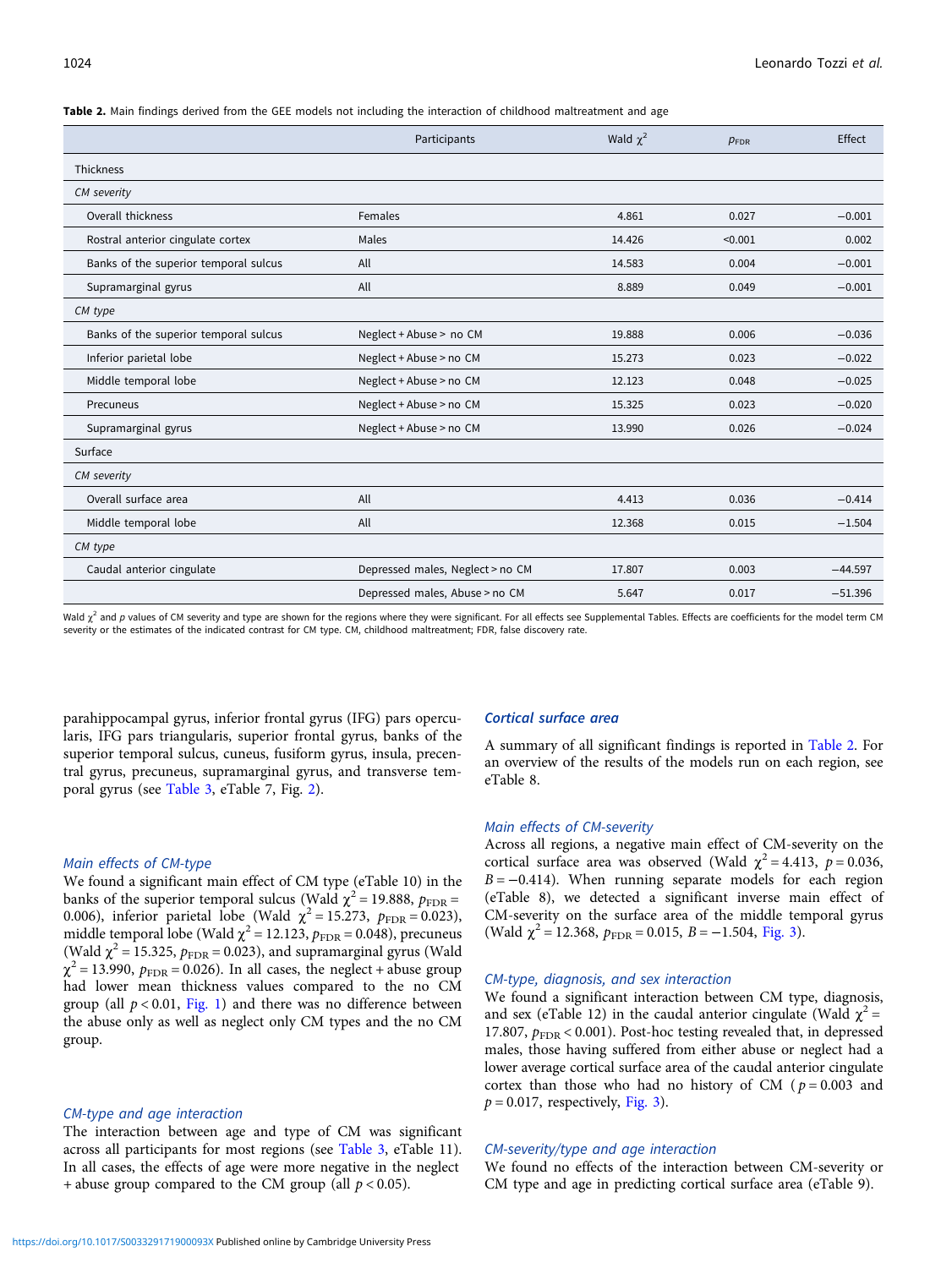<span id="page-5-0"></span>

Fig. 1. Effect of CM predicting cortical thickness. Coefficients for the GEE model term CM severity or those for the neglect + abuse group compared to the no-CM group are plotted on an inflated left brain hemisphere (effects were bilateral). Only the neglect + abuse group was different from the no-CM group. CM, childhood maltreatment; GEE, generalized estimating equations.

### Investigation of clinical confounds

Our post-hoc investigation in a subset of patients with detailed information showed no significant effects of clinical variables on thickness or surface (all  $p > 0.05$ ). See eTables 15–18 for the model effects.

### **Discussion**

This study represents the largest effort worldwide to investigate the association between CM and cortical brain structure in a large sample of MDD patients and healthy subjects. We found that CM has a subtle but widespread association with cortical thickness and surface area, which is likely influenced by sex and age.

Two procedures of describing CM were used. First, the dimensional measure of CM severity allowed for continuous analysis. Second, the categorical classification of CM into no CM, only neglect, only abuse, and both abuse and neglect, allowed for an analysis of the type of CM. It should be highlighted that participants exposed to both neglect and abuse also had higher total CM values.

Severity of CM was associated with lower mean cortical surface area regardless of the region across all MDD patients and HC. In women, higher severity of CM was also associated with thinner thickness across all regions. These findings are consistent with prior research showing widespread effects of severity of CM on the brain irrespective of psychopathological status (Chaney et al., [2014](#page-10-0)).

Regardless of diagnosis, when individual regions were investigated, this effect of CM severity survived correction for multiple testing in temporal and temporo-parietal regions. Specifically, participants with higher CM severity had significantly thinner cortex in the banks of the superior temporal sulcus and the supramarginal gyrus. When considering the type of abuse, high severity of CM, represented by concurrent childhood neglect and abuse,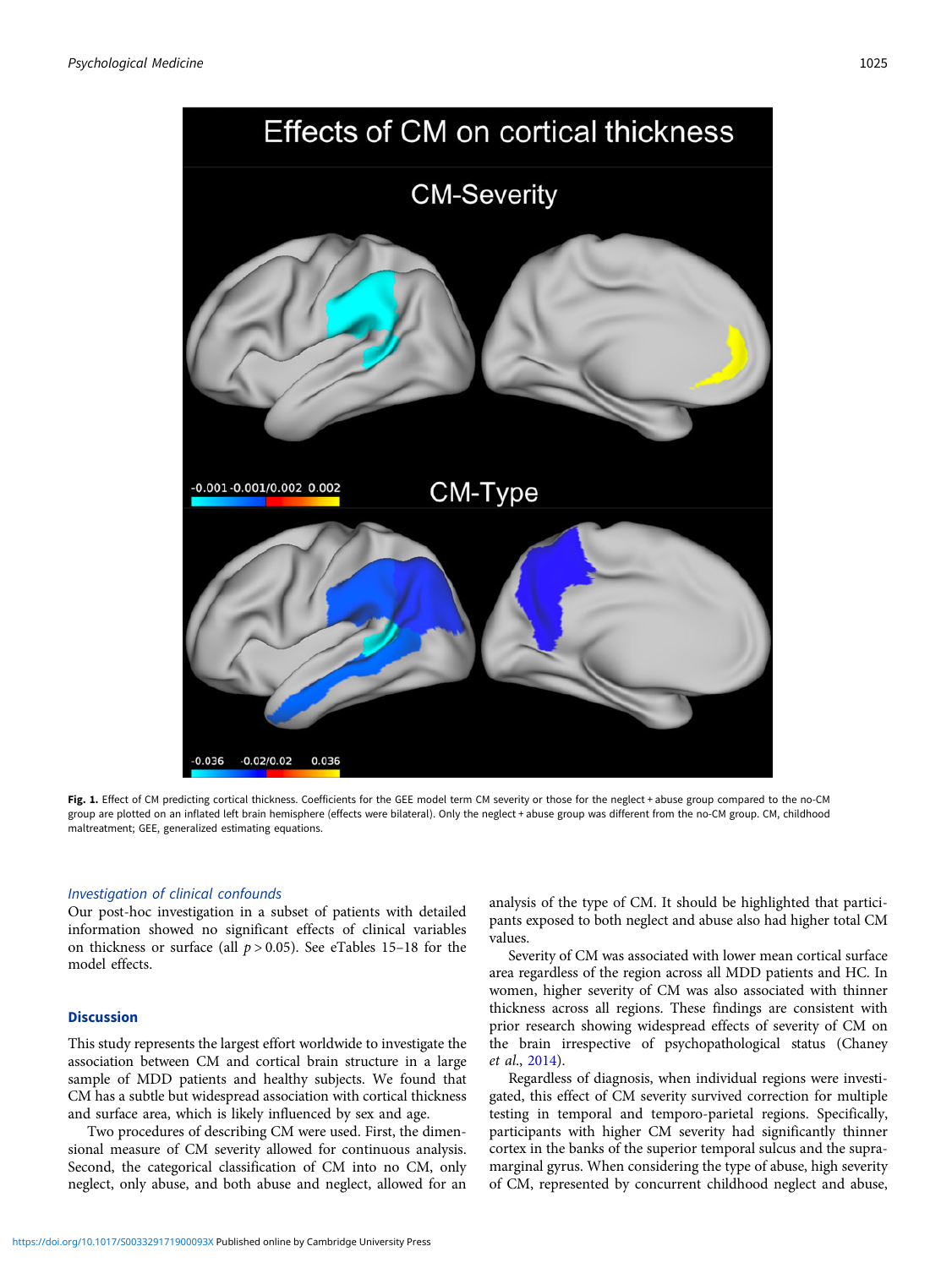<span id="page-6-0"></span>Table 3. Main findings derived from the GEE models predicting cortical thickness and including the interaction of childhood maltreatment with age

|                                   | Wald $\chi^2$ | $p_{\text{FDR}}$ | Effect                 |
|-----------------------------------|---------------|------------------|------------------------|
| CM severity $\times$ Age          |               |                  |                        |
| Overall thickness                 | 11.105        | 0.001            | $-3.50 \times 10^{-5}$ |
| Banks of superior temporal sulcus | 4.997         | 0.047            | $-3.59 \times 10^{-5}$ |
| Cuneus                            | 7.373         | 0.020            | $-3.32 \times 10^{-5}$ |
| Frontal pole                      | 10.448        | 0.007            | $-8.03 \times 10^{-5}$ |
| Fusiform                          | 6.714         | 0.026            | $-3.50 \times 10^{-5}$ |
| Insula                            | 8.214         | 0.014            | $-4.16 \times 10^{-5}$ |
| Isthmus of cingulate              | 11.149        | 0.007            | $-5.87 \times 10^{-5}$ |
| Lateral orbitofrontal             | 8.952         | 0.011            | $-4.37 \times 10^{-5}$ |
| Parahippocampal                   | 6.031         | 0.032            | $-6.00 \times 10^{-5}$ |
| IFG pars opercularis              | 11.014        | 0.007            | $-4.70 \times 10^{-5}$ |
| IFG pars triangularis             | 8.583         | 0.011            | $-4.14 \times 10^{-5}$ |
| Posterior cingulate               | 17.682        | 0.001            | $-5.78 \times 10^{-5}$ |
| Precentral                        | 5.188         | 0.046            | $-3.34 \times 10^{-5}$ |
| Precuneus                         | 6.272         | 0.029            | $-3.19 \times 10^{-5}$ |
| Rostral anteriorcingulate         | 10.262        | 0.007            | $-5.83 \times 10^{-5}$ |
| Superior frontal                  | 7.301         | 0.020            | $-4.22 \times 10^{-5}$ |
| Superior temporal                 | 8.774         | 0.011            | $-4.35 \times 10^{-5}$ |
| Supramarginal                     | 5.189         | 0.046            | $-3.22 \times 10^{-5}$ |
| Transverse temporal               | 8.941         | 0.011            | $-5.75 \times 10^{-5}$ |
| CM type × Age                     |               |                  |                        |
| Caudal anterior cingulate         | 10.155        | 0.030            | $-0.002$               |
| Caudal middle frontal             | 16.297        | 0.002            | $-0.002$               |
| Cuneus                            | 15.442        | 0.002            | $-0.001$               |
| Frontal pole                      | 16.065        | 0.002            | $-0.003$               |
| Inferior parietal                 | 9.848         | 0.034            | $-0.001$               |
| Insula                            | 22.037        | < 0.001          | $-0.002$               |
| Isthmus of cingulate              | 23.710        | < 0.001          | $-0.003$               |
| Lateral orbitofrontal             | 17.174        | 0.002            | $-0.002$               |
| Medial orbitofrontal              | 13.542        | 0.008            | $-0.001$               |
| Paracentral                       | 9.383         | 0.039            | $-0.001$               |
| Parahippocampal                   | 16.405        | 0.002            | $-0.003$               |
| IFG pars opercularis              | 27.556        | < 0.001          | $-0.002$               |
| IFG pars orbitalis                | 8.785         | 0.047            | $-0.002$               |
| IFG pars triangularis             | 20.837        | < 0.001          | $-0.002$               |
| Posterior cingulate               | 35.357        | < 0.001          | $-0.003$               |
| Precentral                        | 17.291        | 0.002            | $-0.002$               |
| Precuneus                         | 13.794        | 0.006            | $-0.001$               |
| Rostral anteriorcingulate         | 27.847        | < 0.001          | $-0.003$               |
| Rostral middlefrontal             | 9.544         | 0.037            | $-0.001$               |
| Superior frontal                  | 28.174        | < 0.001          | $-0.002$               |
| Superior temporal                 | 22.270        | < 0.001          | $-0.002$               |
| Supramarginal                     | 17.641        | 0.002            | $-0.002$               |
| Transverse temporal               | 22.386        | < 0.001          | $-0.003$               |

Wald x<sup>2</sup> and p values of CM severity × Age and CM type × Age are shown for the regions where they were significant. For all effects see Supplemental Tables. Effects are coefficients for the<br>model term CM severity × Age or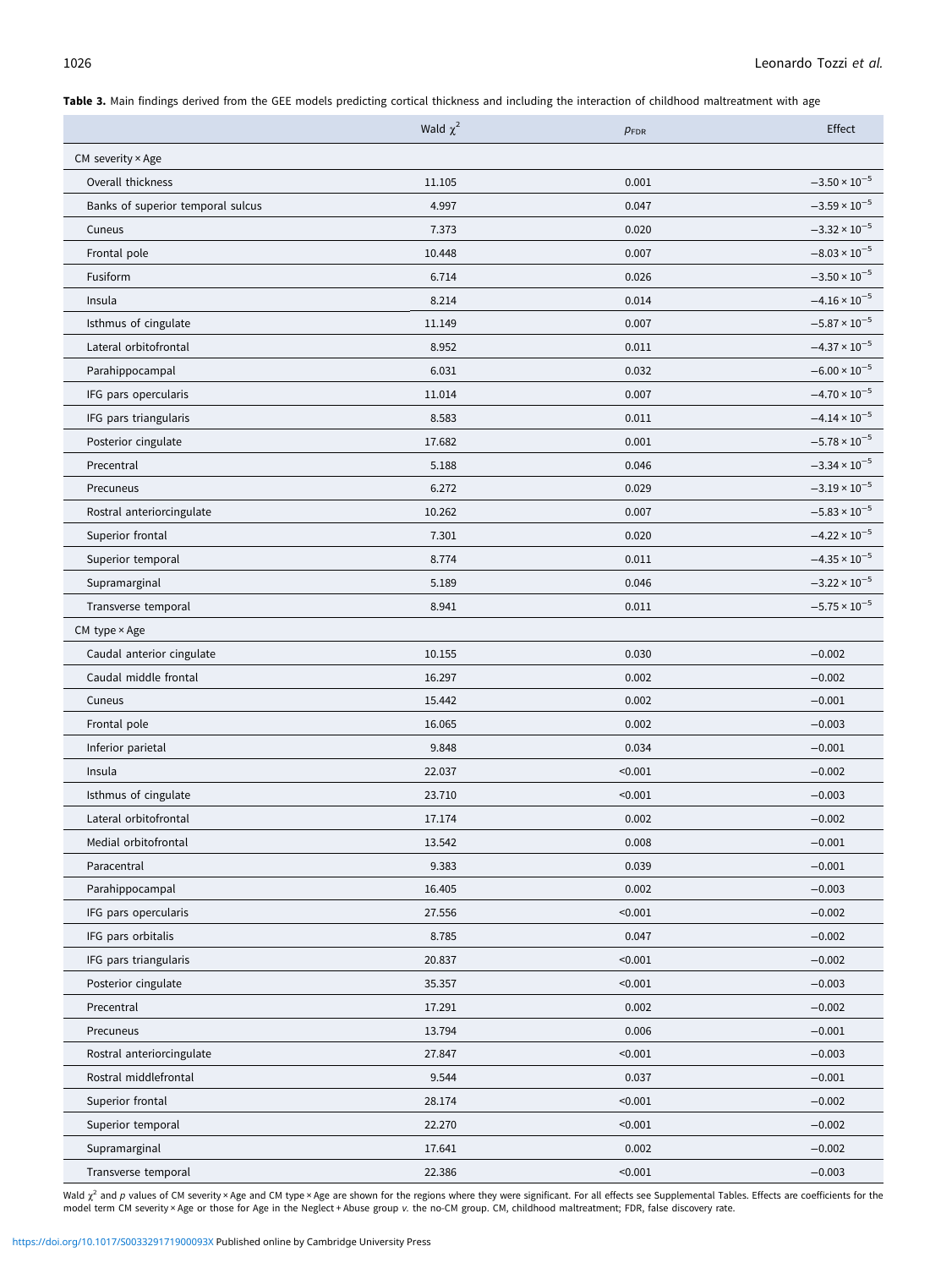<span id="page-7-0"></span>

Fig. 2. Effect of CM × Age predicting cortical thickness. Coefficients for the GEE model term CM severity × Age or those for Age in the abuse + neglect group compared to the no-CM group are plotted on an inflated left brain hemisphere (effects were bilateral). CM, childhood maltreatment, GEE, generalized estimating equations.

was once again associated with reduced thickness in these two areas and additionally in the precuneus, middle temporal lobe, and inferior parietal cortex. Moreover, participants with higher severity of CM also showed a smaller surface area of the middle temporal gyrus. The magnitude of these negative effects on thickness and surface area pointed toward a reduction around 0.001 mm of thickness and around  $0.4-1.5$  mm<sup>2</sup> of surface with each one-point increase in CTQ score depending on the brain region. For example, an increase of 100 points in the CTQ scale would be associated with a 0.1 mm (or 4%) decrease of cortical thickness in the banks of the superior temporal sulcus. The middle temporal lobe is thought to be essential for our ability to understand actions and semantic associations (Davey et al., [2016\)](#page-10-0). One possibility is that CM may lead to difficulties in semantic retrieval through alterations in regions of temporal cortex and the default mode network. Indeed, other studies have also demonstrated that individuals with higher severity of CM showed reduced cortical surface on the left middle temporal area and lingual gyrus (Kelly et al., [2013\)](#page-10-0). In contrast, in a study of adolescents and young adults exposed to CM, increased cortical volume was observed in the left inferior and middle temporal gyri relative to HC (Lim et al., [2018\)](#page-11-0). In the present study, the other regions we report showing an impact from CM type are located in the temporo-parietal area and around the temporoparietal junction; both of these regions play a role in the theory of mind processing which is important during daily social interactions (Saxe and Kanwisher, [2003](#page-11-0)). Deficits in these areas might suggest a disadvantage for subjects with a history of CM, in particular those with increased severity and more types of CM. No significant main effects of severity of CM were detected for other regions we hypothesized to be vulnerable. For example, prior studies found a significant main effect of CM in different regions such as fronto-limbic areas, visual cortex, and cerebellum (Kelly et al., [2013;](#page-10-0) Yang et al., [2017\)](#page-11-0). This might be due to smaller sample sizes and more homogeneity in prior studies: in our analysis, which features a larger sample size of  $N = 3872$ , we detected an overall effect of severity of CM on the whole cortex with some prominence in the temporal and temporo-parietal regions.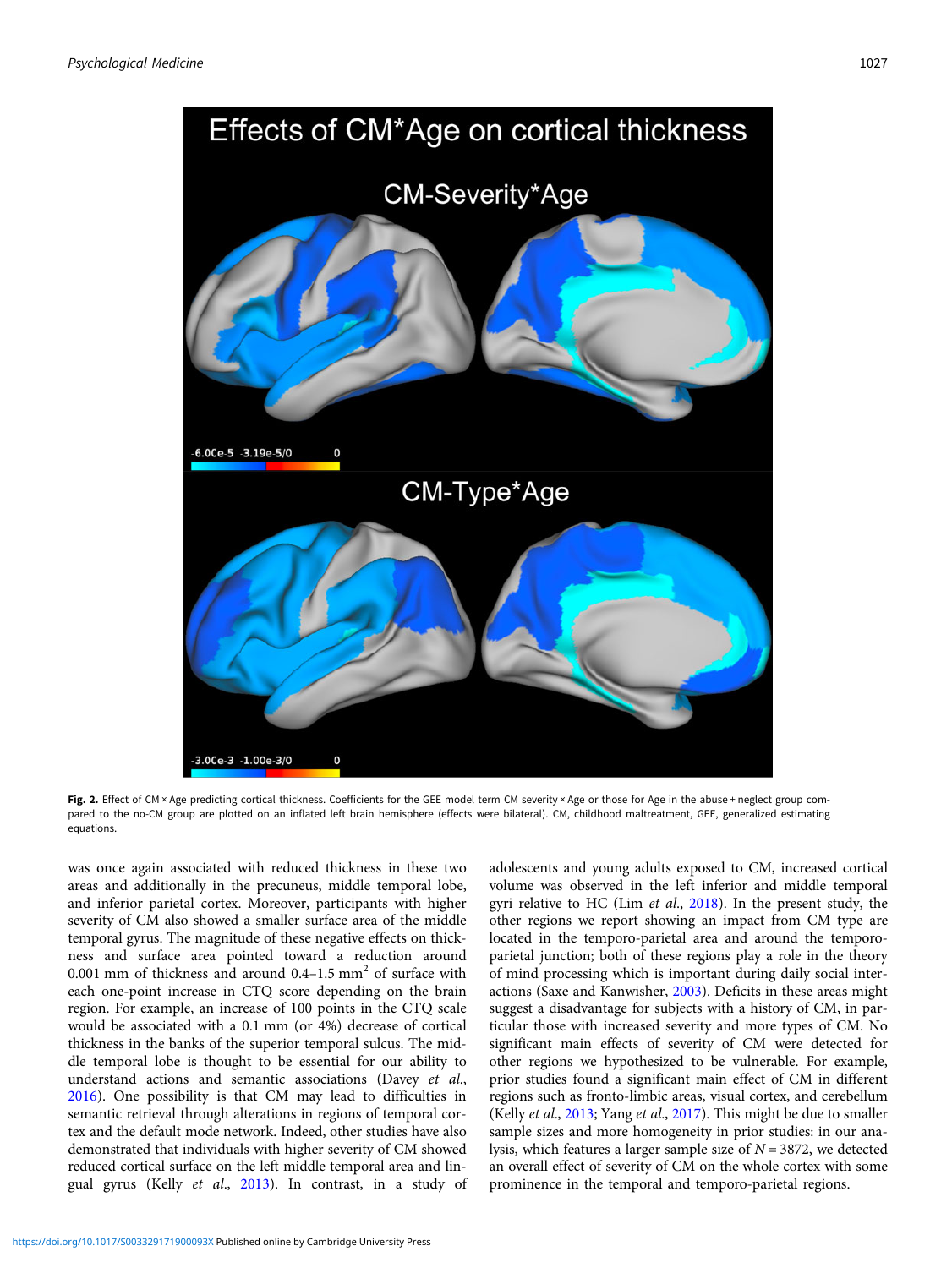<span id="page-8-0"></span>

Effects of CM on cortical surface

Childhood maltreatment by age interaction

A novel finding detected in our secondary analysis was that CM severity and age interacted regardless of diagnosis to predict the thickness of several cortical regions involved in emotional processing, such as portions of the cingulate, orbitofrontal, insular, dorsolateral prefrontal, and medial prefrontal cortices. In these areas, older people including patients and controls with higher CM severity had lower cortical thickness. The orbitofrontal and dorsomedial prefrontal cortices can be seen as separate networks interacting closely with limbic structures, but also showing cortico-cortical interconnections with each other (Ongur and Price, [2000;](#page-11-0) Phillips et al., [2008\)](#page-11-0). These regions allow the brain to process emotionally salient information and help with the

Another interesting finding was that males, but not females, with a more severe history of CM, regardless of diagnosis, showed could tentatively ascribe to resilience (Feder et al., [2009\)](#page-10-0). GEE, generalized estimating equations.

suggest sex differences in the effects of CM on the structure of this region (Fallucca et al., [2011](#page-10-0); Canu et al., [2015\)](#page-10-0). The anterior cingulate cortex is involved in emotional and inhibitory processes (Garavan et al., [2006](#page-10-0); Steele et al., [2013\)](#page-11-0). Thus, males seem to be particularly sensitive to CM with regards to the thickness in a region relevant to emotion regulation and might show a reactive increase of thickness. Whether this thickness increase of the rostral ACC is adaptive cannot be effectively addressed in the current sample, as longitudinal data and resiliency measures were not available for the bulk of the cohort. In this context, it is interesting that male patients with a history of neglect and abuse had significantly smaller surface areas of the caudal ACC compared to those without CM, pointing toward a negative effect of CM in the caudal ACC in participants who developed MDD. In healthy subjects,

distinctly thicker rostral anterior cingulate cortices. These results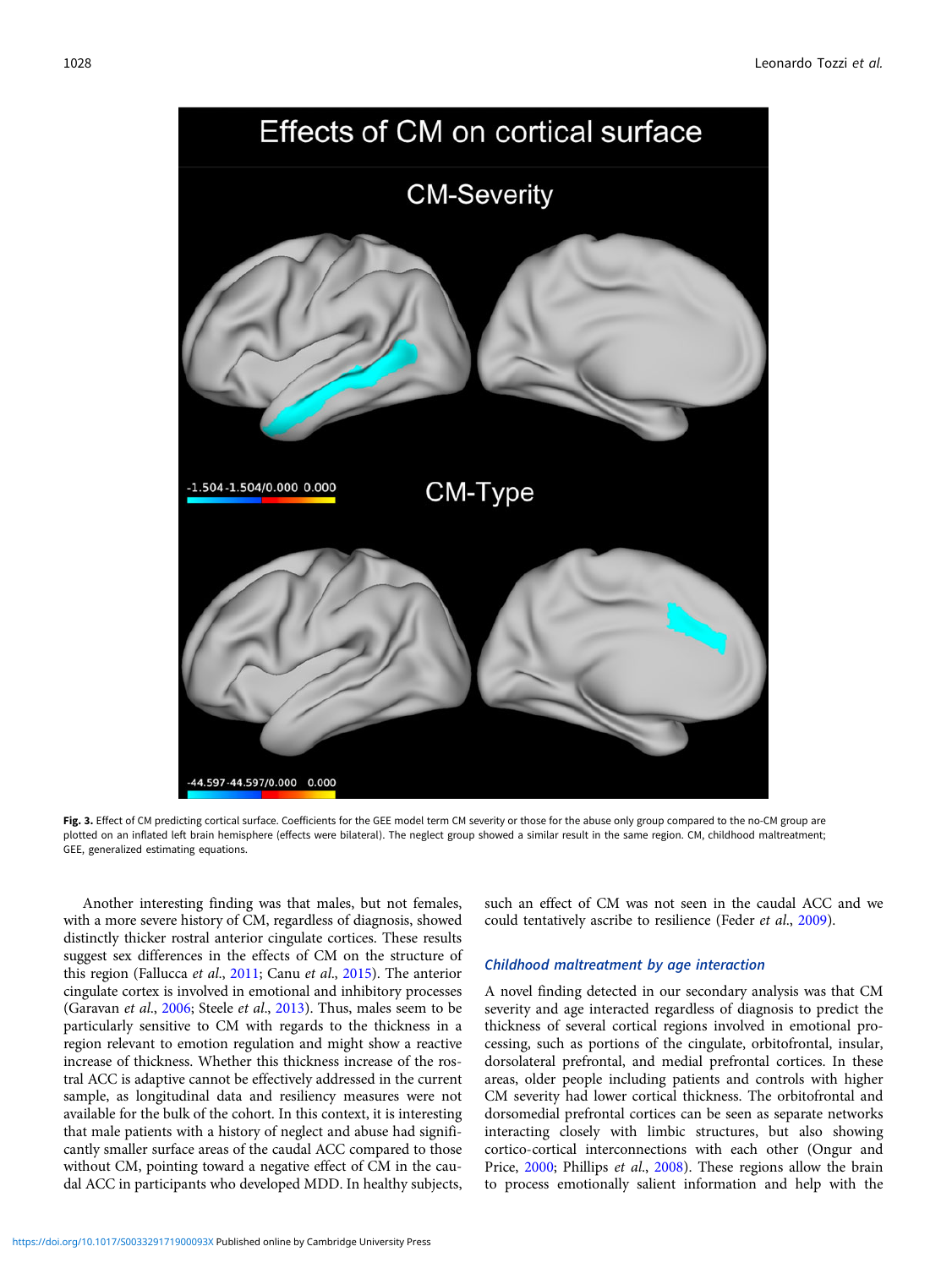regulation of emotional behavior (Phillips et al., [2008](#page-11-0)). The insula is closely interconnected with the orbitofrontal cortex and is involved in emotion and executive processing as well as working memory (Levens and Phelps, [2010\)](#page-10-0). The cingulate cortex is also well known to have cognitive and emotional functions: its dorsal parts are involved in emotion evaluation, whereas the ventral parts and the dorsomedial PFC are involved in emotion regulation (Etkin et al., [2011](#page-10-0)). Overall, these results are consistent with previous studies showing that CM-severity impacts regions involved in emotion regulation, including the insula (Teicher et al., [2014\)](#page-11-0).

Also, our cross-sectional data suggest that cortical thickness might decrease more rapidly with age in individuals with a more severe history of CM, although this still needs to be confirmed by longitudinal analyses. It will be critical for future studies to assess the effects of abuse across multiple time points and to consider such abuse in relation to the age of participants.

### Diagnosis and CM interactions

In the present study, no effect of diagnosis was detected and we also did not find a significant interaction between diagnosis and CM. It is possible that we could not replicate the main effect of MDD diagnosis on OFC and ACC thickness because of the smaller sample size of the current study (overall  $N = 3872$ ) compared to the sample size in our previous ENIGMA MDD meta-analysis that focused on the effects of MDD (overall  $N = 10 105$ ) (Schmaal et al., [2017\)](#page-11-0). However, since this is the largest joint mega-analysis concerning cortical thickness and CM to date, this null finding could also suggest that the effects of MDD commonly reported in studies and meta-analyses may be the result of the interaction of several underlying variables. For example, different effects of MDD depending on age and onset were earlier highlighted in Schmaal et al., [\(2017\)](#page-11-0). Our findings suggest that CM could be another factor that accounts in part for structural differences between depressed patients and HC.

### Strengths and limitations

A major strength of the study is the large sample size with a relevant control sample allowing inclusion of all 34 left and right cortical brain regions in the analyses. However, a larger sample from different sites also limits the common information collected, since not all sites used the same assessments. Not all patients were drug free and, further, the history of antidepressants use as well as duration, type, and dosage of antidepressant treatment were not assessed completely during the lifetime, so we cannot rule out effects of antidepressant exposure influencing our results. Additionally, psychopathology was assessed with different ratings, so that it was not possible to use depression severity as a single covariate in the analysis. Overall, the datasets from the different samples included in the mega-analysis were significantly heterogeneous regarding demographics and clinical features. This is a common limitation of multi-site analyses and we accounted for this effect by adding site as a covariate to all of our models. It is worth noting that we were able to analyze the influence of clinical confounds in a subset of our MDD cohort, where we did not find any significant effect of recurrence, antidepressant medication, remission, severity or age of depression onset in predicting cortical thickness or surface. However, measures of socioeconomic status and education have been shown to play a role in brain structure (Ritchie et al., [2017](#page-11-0)), but were unfortunately

unavailable in our sample. Finally, we considered hemisphere as a within-subject effect in our dataset. Our hypothesis was that CM would affect anatomically distinct regions differently rather than be selective for a specific region on a specific hemisphere. Therefore, we believed that including all possible interactions between regions and hemisphere would lead to an unnecessarily complex model. However, it is possible that besides the bilateral effects we report, subtler lateralized effects of CM might exist in specific areas.

Even if our investigation features the broad variation of 'real life' clinical populations, future studies are needed to confirm our findings in carefully controlled datasets. Here, we explored the effect of CM in a sample of healthy participants and patients with MDD. Because it is not clear how the severity or type of CM may affect the development of structural brain measures, it will be important to consider the onset and timing of CM in future (Ho et al., [2018](#page-10-0)). In addition, future longitudinal data are required to establish whether cortical thickness might decrease more rapidly with age in individuals with a more severe history of CM, as our current cross-sectional data may suggest. For this analysis, while it was possible to use extracted cortical measures from specific regions of interest, it was not possible to retrospectively analyze the original MRI datasets to perform a whole-cortex analysis with FreeSurfer. A surface-based analysis across the entire cortex may afford more sensitivity in detecting effects of CM and thus could be a future step.

### **Conclusions**

The results of our study support the idea that CM-severity appears to affect the structure of temporal and parietal regions in particular. Thus, there are effects in the default mode network and in regions involved in theory of mind as well as perception. Interestingly, CM may interact with the effect of age on cortical thickness in these regions and others involved in emotion regulation. Thus, future longitudinal studies should investigate if subjects with a history of CM may be more prone to cortical thinning during aging or if CM results in changes that mimic aging.

Supplementary material. The supplementary material for this article can be found at <https://doi.org/10.1017/S003329171900093X>

Acknowledgements. The ENIGMA-Major Depressive Disorder working group gratefully acknowledges support from the NIH BD2 K award, U54 EB020403. The infrastructure for the NESDA study [\(http://www.nesda.nl](http://www.nesda.nl)) is funded through the Geestkracht program of the Netherlands Organisation for Health Research and Development (Zon-Mw, grant number 10-000- 1002) and is supported by participating universities (VU University Medical Center, GGZ inGeest, Arkin, Leiden University Medical Center, GGZ Rivierduinen, University Medical Center Groningen) and mental health care organizations, see [http://www.nesda.nl.](http://www.nesda.nl) Lianne Schmaal is supported by The Netherlands Brain Foundation Grant number F2014(1)-24 and the Neuroscience Campus Amsterdam Scientific Excellence grant (IPB-SE-15- PSYCH-Schmaal).

Financial support. The Münster Neuroimaging Cohort was funded by the German Research Foundation (SFB-TRR58, Projects C09 and Z02 to UD) and the Interdisciplinary Center for Clinical Research (IZKF) of the medical faculty of Münster (grant Dan3/012/17 to UD). FOR2107-Marburg was funded by the German Research Foundation (DFG, grant FOR2107 KI588/ 14-1, KI588/15-1, KI588/14-2, KI588/15-2 to TK, KR3822/5-1 to AK). FOR2107-Münster was funded by the German Research Foundation (DFG, grant FOR2107 HA 7070/2-2 to TH; DA1151/5-1 and DA1151/5-2 to UD).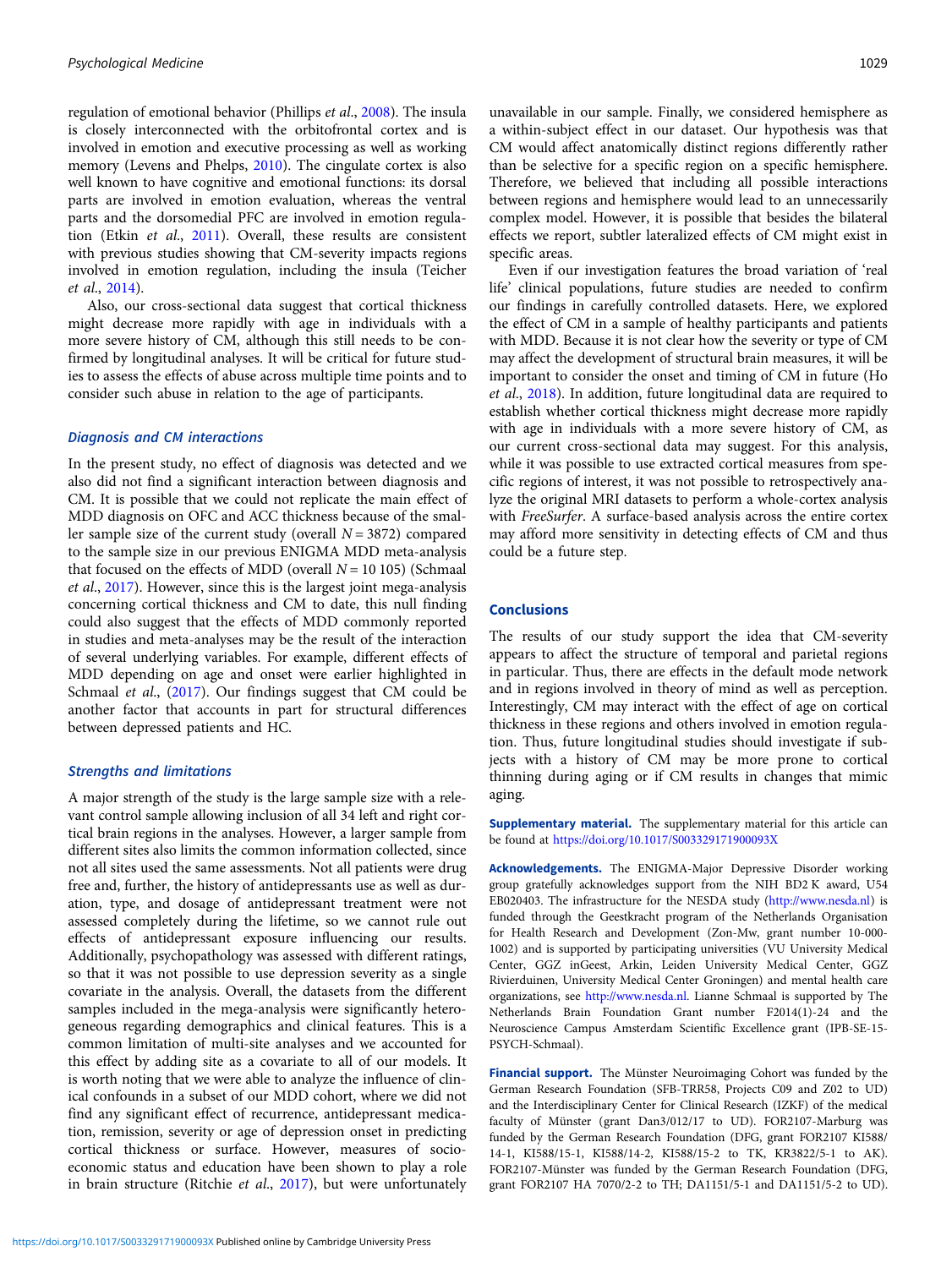<span id="page-10-0"></span>ENIGMA was supported in part by a Consortium grant (U54 EB020403 to PMT, DPH, NJ) from the NIH Institutes contributing to the Big Data to Knowledge (BD2 K) Initiative, and by R01 MH116147 and R56 AG058854. Moreover, an NIH BD2 K award, U54EB020403 to T.G.M. van Erp. London: This paper represents independent research [part] funded by the National Institute for Health Research (NIHR) Biomedical Research Centre at South London and Maudsley NHS Foundation Trust and King's College London. The views expressed are those of the author(s) and not necessarily those of the NHS, the NIHR or the Department of Health and Social Care. SHIP: The Study of Health in Pomerania (SHIP) is supported by the German Federal Ministry of Education and Research (grants 01ZZ9603, 01ZZ0103, and 01ZZ0403) the Ministry of Cultural Affairs as well as the Social Ministry of the Federal State of Mecklenburg-West Pomerania. MRI scans were supported by Siemens Healthcare, Erlangen, Germany. SHIP-LEGEND was supported by the German Research Foundation (GR1912/5-1). Dublin: The study was supported by a Science Foundation Ireland (SFI) Stokes Professorship Grant to Thomas Frodl. San Francisco: This work was supported by the Brain and Behavior Research Foundation (formerly NARSAD) to T.T.Y.; the National Institute of Mental Health (R01MH085734 to T.T.Y.; K01MH097978 to K.Z.L.; K01MH117442 to T.C.H.) and by the American Foundation for Suicide Prevention (PDF-1-064-13) to T.C.H.

Conflict of interest. Nic van der Wee has consulted for Lilly, Wyeth, Servier, Pfizer, and GlaxoSmithKline. Thomas Frodl has received fees for presentations for educational programs with Servier, Janssen, and Lundbeck. Hans Grabe has consulted for Fresenius Medical Care. Carsten Konrad received fees for an educational program from Aristo Pharma, Janssen-Cilag, Lilly, MagVenture, Servier, and Trommsdorff as well as travel support and speakers honoraria from Aristo Pharma, Janssen-Cilag, Lundbeck, Neuraxpharm, and Servier. Theo G.M. van Erp has consulted for Roche Pharmaceuticals, Ltd., and has a contract with Otsuka Phamaceutical Co., Ltd (OPCJ). Knut Schnell has consulted for Roche Pharmaceuticals and Servier Pharmaceuticals.

### References

- Bernet CZ and Stein MB (1999) Relationship of childhood maltreatment to the onset and course of major depression in adulthood. Depression and Anxiety 9, 169–174.
- Bernstein DP, Fink L, Handelsman L, Foote J, Lovejoy M, Wenzel K, Sapareto E and Ruggiero J (1994) Initial reliability and validity of a new retrospective measure of child abuse and neglect. American Journal of Psychiatry 151, 1132–1136.
- Canu E, Kostic M, Agosta F, Munjiza A, Ferraro PM, Pesic D, Copetti M, Peljto A, Lecic Tosevski D and Filippi M (2015) Brain structural abnormalities in patients with major depression with or without generalized anxiety disorder comorbidity. Journal of Neurology 262, 1255–1265.
- Chaney A, Carballedo A, Amico F, Fagan A, Skokauskas N, Meaney J and Frodl T (2014) Effect of childhood maltreatment on brain structure in adult patients with major depressive disorder and healthy participants. Journal of Psychiatry and Neuroscience 39, 50–59.
- Dannlowski U, Stuhrmann A, Beutelmann V, Zwanzger P, Lenzen T, Grotegerd D, Domschke K, Hohoff C, Ohrmann P, Bauer J, Lindner C, Postert C, Konrad C, Arolt V, Heindel W, Suslow T and Kugel H (2012) Limbic scars: long-term consequences of childhood maltreatment revealed by functional and structural magnetic resonance imaging. Biological Psychiatry 71, 286–293.
- Davey J, Thompson HE, Hallam G, Karapanagiotidis T, Murphy C, De Caso I, Krieger-Redwood K, Bernhardt BC, Smallwood J and Jefferies E (2016) Exploring the role of the posterior middle temporal gyrus in semantic cognition: integration of anterior temporal lobe with executive processes. Neuroimage 137, 165–177.
- Desikan RS, Segonne F, Fischl B, Quinn BT, Dickerson BC, Blacker D, Buckner RL, Dale AM, Maguire RP, Hyman BT, Albert MS and Killiany RJ (2006) An automated labeling system for subdividing the human cerebral cortex on MRI scans into gyral based regions of interest. Neuroimage 31, 968–980.
- Edmiston EE, Wang F, Mazure CM, Guiney J, Sinha R, Mayes LC and Blumberg HP (2011) Corticostriatal-limbic gray matter morphology in adolescents with self-reported exposure to childhood maltreatment. Archives of Pediatrics and Adolescent Medicine 165, 1069–1077.
- Etkin A, Egner T and Kalisch R (2011) Emotional processing in anterior cingulate and medial prefrontal cortex. Trends in Cognitive Sciences 15, 85–93.
- Everaerd D, Klumpers F, Zwiers M, Guadalupe T, Franke B, van Oostrom I, Schene A, Fernandez G and Tendolkar I (2016) Childhood abuse and deprivation are associated with distinct sex-dependent differences in brain morphology. Neuropsychopharmacology 41, 1716–1723.
- Fallucca E, MacMaster FP, Haddad J, Easter P, Dick R, May G, Stanley JA, Rix C and Rosenberg DR (2011) Distinguishing between major depressive disorder and obsessive-compulsive disorder in children by measuring regional cortical thickness. Archives of General Psychiatry 68, 527–533.
- Farah MJ, Shera DM, Savage JH, Betancourt L, Giannetta JM, Brodsky NL, Malmud EK and Hurt H (2006) Childhood poverty: specific associations with neurocognitive development. Brain Research 1110, 166–174.
- Feder A, Nestler EJ and Charney DS (2009) Psychobiology and molecular genetics of resilience. Nature Review Neuroscience 10, 446–457.
- Fischl B, Salat DH, Busa E, Albert M, Dieterich M, Haselgrove C, van der Kouwe A, Killiany R, Kennedy D, Klaveness S, Montillo A, Makris N, Rosen B and Dale AM (2002) Whole brain segmentation: automated labeling of neuroanatomical structures in the human brain. Neuron 33, 341–355.
- Frodl TS, Koutsouleris N, Bottlender R, Born C, Jager M, Scupin I, Reiser M, Moller HJ and Meisenzahl EM (2008) Depression-related variation in brain morphology over 3 years: effects of stress? Archives of General Psychiatry 65, 1156–1165.
- Frodl T, Reinhold E, Koutsouleris N, Reiser M and Meisenzahl EM (2010) Interaction of childhood stress with hippocampus and prefrontal cortex volume reduction in major depression. Journal of Psychiatric Research 44, 799–807.
- Frodl T, Janowitz D, Schmaal L, Tozzi L, Dobrowolny H, Stein DJ, Veltman DJ, Wittfeld K, van Erp TG, Jahanshad N, Block A, Hegenscheid K, Volzke H, Lagopoulos J, Hatton SN, Hickie IB, Frey EM, Carballedo A, Brooks SJ, Vuletic D, Uhlmann A, Veer IM, Walter H, Schnell K, Grotegerd D, Arolt V, Kugel H, Schramm E, Konrad C, Zurowski B, Baune BT, van der Wee NJ, van Tol MJ, Penninx BW, Thompson PM, Hibar DP, Dannlowski U and Grabe HJ (2017) Childhood adversity impacts on brain subcortical structures relevant to depression. Journal of Psychiatric Research 86, 58–65.
- Fu H, Feng T, Qin J, Wang T, Wu X, Cai Y, Lan L and Yang T (2018) Reported prevalence of childhood maltreatment among Chinese college students: a systematic review and meta-analysis. PLoS ONE 13, e0205808.
- Garavan H, Hester R, Murphy K, Fassbender C and Kelly C (2006) Individual differences in the functional neuroanatomy of inhibitory control. Brain Research 1105, 130–142.
- Hillis S, Mercy J, Amobi A and Kress H (2016) Global prevalence of pastyear violence against children: a systematic review and minimum estimates. Pediatrics 137, e20154079.
- Ho TC, Dennis EL, Thompson PM and Gotlib IH (2018) Network-based approaches to examining stress in the adolescent brain. Neurobiology of Stress 8, 147–157.
- Kelly PA, Viding E, Wallace GL, Schaer M, De Brito SA, Robustelli B and McCrory EJ (2013) Cortical thickness, surface area, and gyrification abnormalities in children exposed to maltreatment: neural markers of vulnerability? Biological Psychiatry 74, 845–852.
- Kole MH, Czeh B and Fuchs E (2004) Homeostatic maintenance in excitability of tree shrew hippocampal CA3 pyramidal neurons after chronic stress. Hippocampus 14, 742–751.
- Lambert HK, King KM, Monahan KC and McLaughlin KA (2017) Differential associations of threat and deprivation with emotion regulation and cognitive control in adolescence. Development and Psychopathology 29, 929–940.
- Leeb RT, Paulozzi L, Melanson C, Simon T and Arias I (2008) Child Maltreatment Surveillance: Uniform Definitions for Public Health and Recommended Data Elements. Atlanta: Centers for Disease Control and Prevention, National Center for Injury Prevention and Control.
- Levens SM and Phelps EA (2010) Insula and orbital frontal cortex activity underlying emotion interference resolution in working memory. Journal of Cognitive Neuroscience 22, 2790–2803.